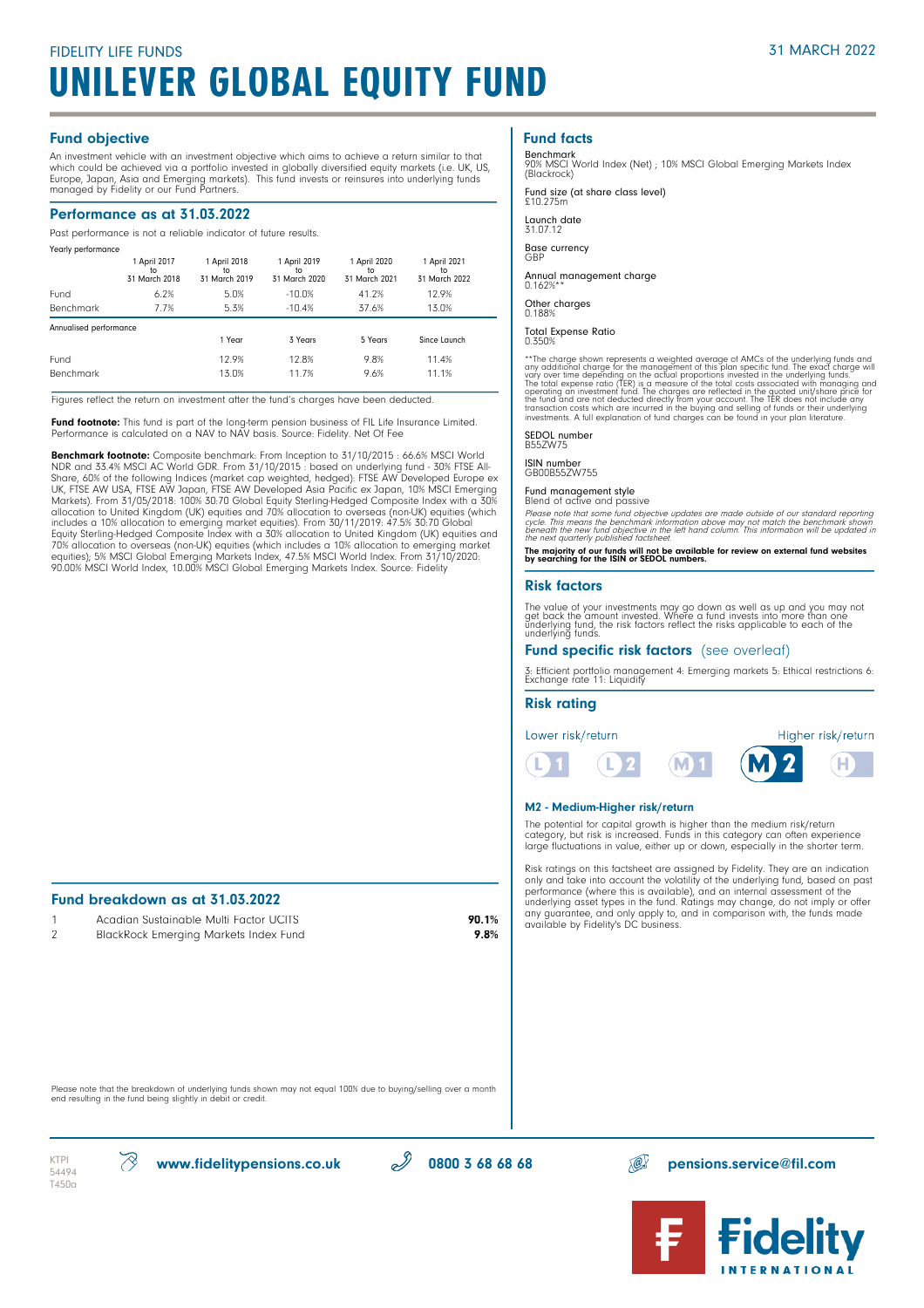### ESG Fund Rating and Quality Scores

The investment analysis company, MSCI, rates funds according to how well the forepanies into which the funds invest, take account of environmental, social and governance (ESG) factors. It provides scores of 1 to 10 (with 1

The relevant criteria and weightings are chosen by MSCI and different criteria and<br>weightings used by other analysts may produce different results. This is a snapshot<br>of the po<u>rtfo</u>lio at the date indicated. Past ESG rati of tuture ESG ratings. Representation of this ESG data is for information purposes<br>only and does not mean the fund is committed to reaching or maintaining any<br>level of ESG performance. The data shown should not be interpre



### Breakdown as at 31.03.2022

| Fund                                   | ESG Fund E S | Rating Score Score Score |  |
|----------------------------------------|--------------|--------------------------|--|
| <b>BlackRock Emerg Markt Indx</b>      | <b>BBB</b>   | 5.1 5.1 3.81             |  |
| Acadian Sustainable Multi Factor UCITS | AA           | 595 498 496              |  |



n/a will be displayed when there is no ESG data available for the fund or the fund is not ESG rated.<br>The information is as at the date of production based on data provided by MSCI. There may be timing<br>differences between t

### Carbon Footprint

The investment analysis company MSCI measures a fund's carbon intensity by calculating how much CO2 is emitted by the companies it invests in. To allow<br>companies of different sizes to be compared, the figures are adjusted according<br>to the value of each company's sales. The table on the right show terms of tons of CO2 for each million dollars' worth of sales.

MSCI has provided the following guidance for assessing the figures shown in the<br>table. These ratings help to show where each fund stands in relation to the fund<br>marketplace as a whole. As in the table, the figures are for

| Very high  | High       | Moderate  | Low        | Very low  |
|------------|------------|-----------|------------|-----------|
| $525$ tons | 250 to 524 | 70 to 249 | 15 to $69$ | less than |
| or more    | tons       | tons      | tons       | 15 tons   |

### CO2 analysis as at 31.03.2022

| Fund                                   | Tons of CO <sub>2</sub> per million<br>dollars of sales |
|----------------------------------------|---------------------------------------------------------|
| BlackRock Emerg Markt Indx             | 334 45                                                  |
| Acadian Sustainable Multi Factor UCITS | 8572                                                    |

Source: MSCI<br>ny'a will be displayed when there is no ESG data available for the fund or the fund is not ESG rated.<br>The information is as at the date of production based on data provided by MSCI. There may be timing<br>differe

Disclaimer issued by MSCI ESG Research LLC:<br>Certain information contained herein ("Information") has been provided by MSCI ESG Research LLC and its affiliates (the "ESG Parties"), none of the ESG Parties<br>Certain informatio

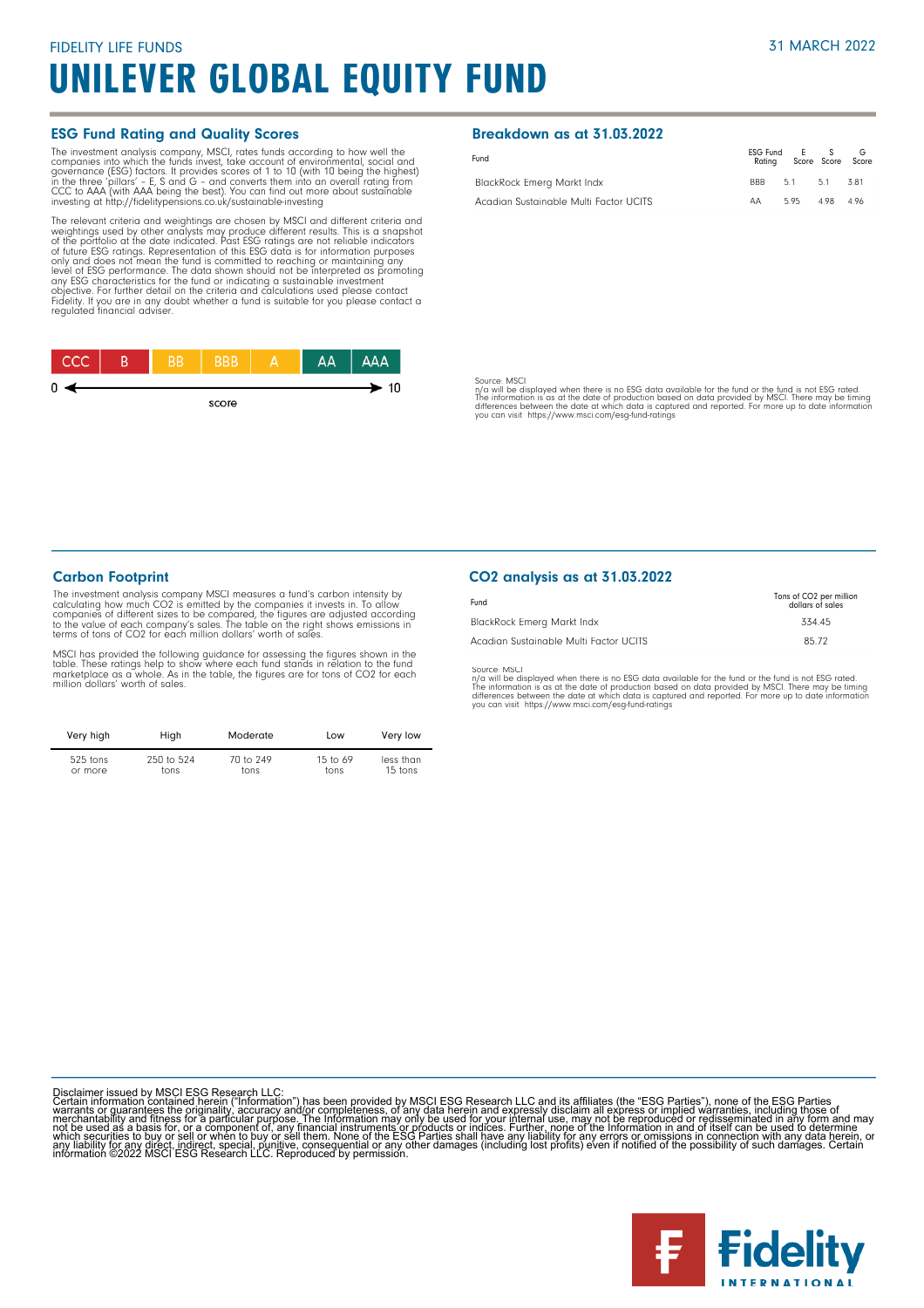### Acadian Sustainable Multi Factor UCITS

### Asset breakdown as at 31.03.2022

| North American Stock         | 70.7%                 |  |
|------------------------------|-----------------------|--|
| European Stock Large Cap     | 8.9%                  |  |
| Japan Stock                  | $5.6\%$               |  |
| Asia ex-Japan Stock          | $4.4\%$               |  |
| European Stock Mid Cap       | $4.0\%$               |  |
| <b>Emerging Market Stock</b> | $1.1\%$ I             |  |
| U.K. Stock Large Value       | $0.9\%$ I             |  |
| U.K. Stock Large Core/Growth | $0.8\%$ I             |  |
| Cash                         | $1.0\%$ I             |  |
| Other                        | $2.5%$ $\blacksquare$ |  |

### Source: Morningstar

Please note that the breakdown of underlying funds shown may not equal 100% due to buying/selling over a month<br>end resulting in the fund being slightly in debit or credit. Where derivative instruments are held they are gen

### BlackRock Emerging Markets Index Fund

### Industry breakdown as at 31.03.2022



Source: Morningstar<br>Please note that the breakdown of underlying funds shown may not equal 100% due to buying/selling over a month<br>end resulting in the fund being slightly in debit or credit. Where derivative instruments a

### Top holdings as at 31.03.2022

| APPLE INC                      | 5.6% |
|--------------------------------|------|
| MICROSOFT CORP                 | 4.4% |
| ALPHARET INC CLASS A           | 3.4% |
| AMAZON.COM INC.                | 2.7% |
| TESLA INC                      | 1.4% |
| BERKSHIRE HATHAWAY INC CLASS B | 1.4% |
| META PLATEORMS INC CLASS A     | 1.3% |
| JOHNSON & JOHNSON              | 1.3% |
| PROCTER & GAMBLE CO            | 1.1% |
| <b>JPMORGAN CHASE &amp; CO</b> | 1.0% |
|                                |      |

### Source: Morningstar

Reference in this document to specific securities should not be considered as a recommendation to buy or sell these securities, but is included for the purposes of

illustration only.

Top holdings are those securities in which the largest percentage of the fund's total assets are invested. Investments made through derivative instruments and other securities issued by the same company are listed separately. Foreign exchange currency related derivative<br>instruments and other derivatives similar to money market instruments, such as interest rate<br>swaps, are excluded from the top holding

### Top holdings as at 31.03.2022

| TAIWAN SEMICONDUCTOR MANUFACTURING CO LTD        | 6.9% |
|--------------------------------------------------|------|
| <b>TENCENT HOLDINGS LTD</b>                      | 3.7% |
| SAMSUNG FLECTRONICS CO LTD                       | 3.7% |
| ALIBABA GROUP HOLDING LTD ORDINARY SHARES        | 2.9% |
| MSCI EMERGING MARKETS FUTURE JUNE 22(2022-06-17) | 1.7% |
| VALF SA                                          | 1.1% |
| MFITUAN CLASS B                                  | 1.1% |
| CHINA CONSTRUCTION BANK CORP CLASS H             | 1.0% |
| RELIANCE INDUSTRIES LTD ADR                      | 0.9% |
| <b>INFOSYS LTD</b>                               | 0.8% |

#### Source: Morningstar

Reference in this document to specific securities should not be considered as a recommendation to buy or sell these securities, but is included for the purposes of illustration only.

Top holdings are those securities in which the largest percentage of the fund's total assets<br>are invested. Investments made through derivative instruments and other securities issued<br>by the same company are listed separate instruments and other derivatives similar to money market instruments, such as interest rate swaps, are excluded from the top holding calculation.